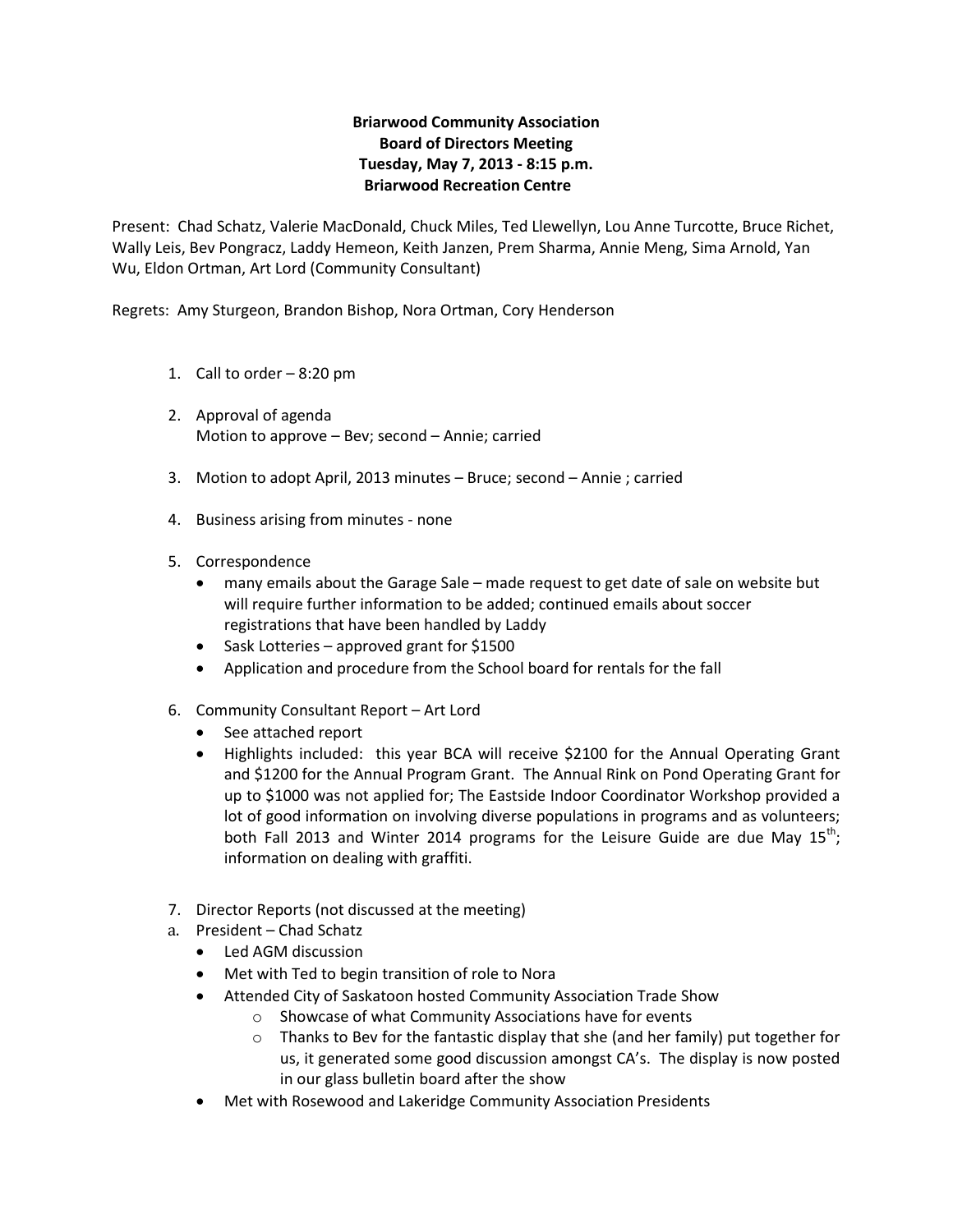- o Discussion on how we can help each other
	- **Communication is essential**
	- No need to overlap, i.e Zumba offered by both CA's on Monday
- o Discussion on possibly partnering for a special event to bring the communities together
- o No formal partnership at this time, more an agreement to discuss the concept with each CA at their next meeting
- Received \$500 donation from SaskPower
	- o Ideas for use of funds include:
		- Soccer balls/footballs
		- **Used for signage**
		- **Used towards volunteer appreciation event**
- b. Past-president Tracey Kushniruk none
- c. Vice-president Eldon Ortman none
- d. Secretary Valerie MacDonald see correspondence
- e. Treasurer Nora Ortman report from Ted Llewellyn
	- See financial report
	- Bank balance is \$41873.69 this value is from our Quick Book records and we are nicely within out budget estimates.
- f. Indoor Program Coordinator Sima Arnold none
- g. Team Sports Coordinator Laddy Hemeon
	- $\bullet$  Final numbers for kinder soccer, soccer and football (U6 soccer 72; U8 soccer 59; U10 soccer  $-64$ : football  $-60$ .
	- All of the sports are waiting to start up the end of this week pending the City allowing field use
	- Registering last minute registrants
	- Handed out equipment and jerseys to all of the teams (but 1) for both soccer and football
	- Booked rental space at indoor gyms for soccer and football practice
	- Finalized water bottle logos and order has been placed
	- Contacted Kinder Soccer players and coaches for the start of their season and made up game schedule
	- This month will put in application for indoor sports; submit soccer Mini FOS registration; pick up medals for soccer and football teams; submit soccer and football roster so SYSI and SMF
- h. Communications Coordinator Yan Wu (acting)
	- Updated website
- i. Civics Coordinator Bruce Richet
	- Contact made with Scouts to undertake the Volunteer Pancake breakfast. Working out details of the event with Bev.
	- Undertook a cursory review of civic assets in Briarwood (park by park and street by street for the whole community) and reported the need for attention to Eric Olauson for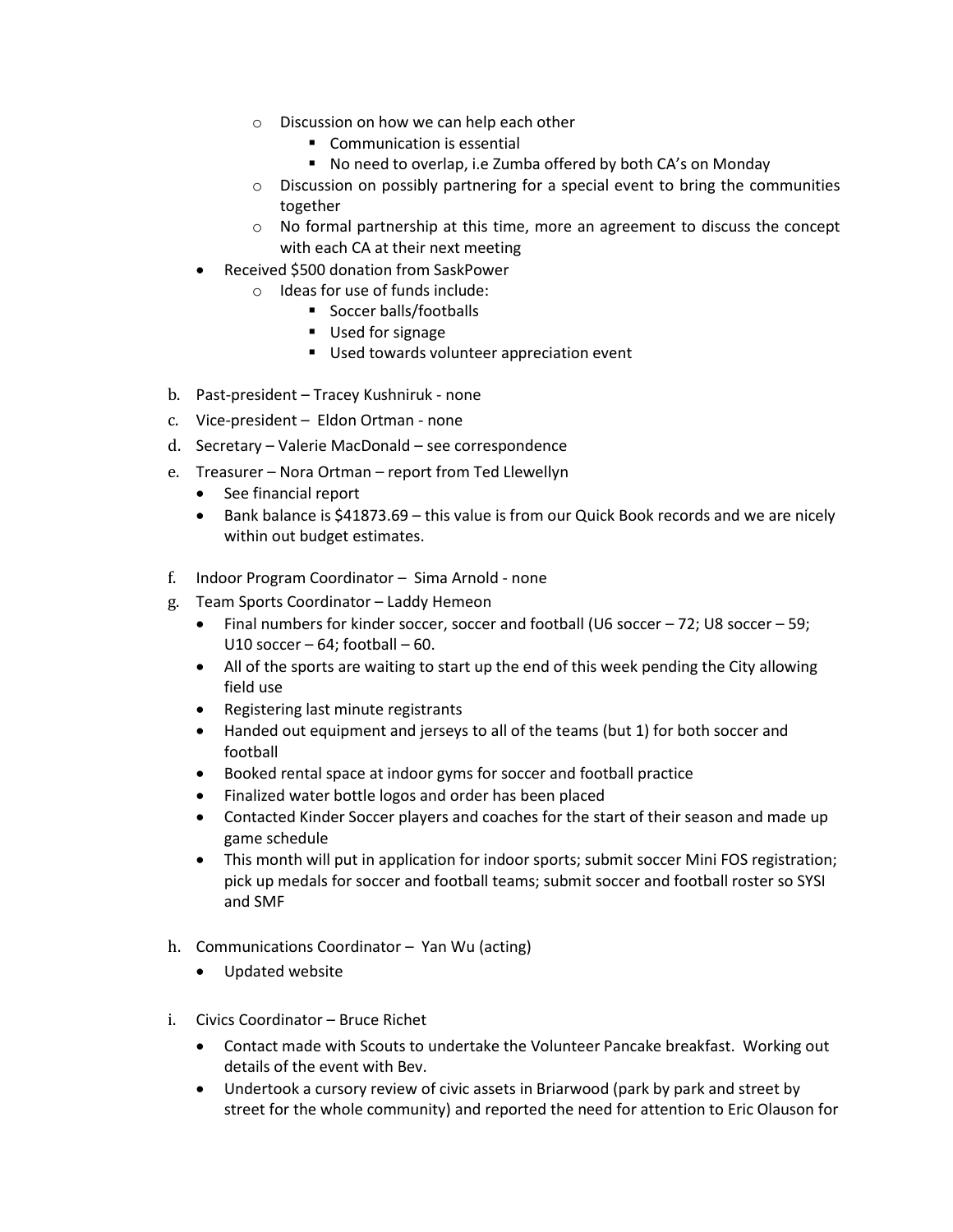a meeting with City of Saskatoon Infrastructure Services to discuss.

- Investigated entrance signage and have manufacturer providing cost estimate to produce four units. Will approach the C of S regarding placement and any issues they might have on installation.
- Interviewed 6 parents with kids at the park to see what they would like to see for added amenities. Suggestions were shaded sitting areas where parents can watch their kids and additional play equipment. One parent was from the south end of Briarwood and would like closer playground facilities (ie in south part of the community).
- Plan in upcoming month: meet with Infrastructure Services; follow up on entrance sign installation; will arrange for the City Police Service to attend and discuss community policing issues
- j. Parks and Green Space Coordinator Cory Henderson None
- k. Volunteer/Membership Coordinator Amy Sturgeon
	- Mailed out several membership cards from online registration
	- Ordered 2013-14 membership cards
- l. Rink Coordinator Chuck Miles
	- Replaced damaged plastic on quad and changed oil
	- $\bullet$  Began to refurbish sweeper company now out of business
	- Sourcing caster wheels and replacement broom bristles
	- Removed poles from shore, repaired and put into storage
	- Cleaned out central vac and replaced bag
	- Will rebuild sweeper and put into storage
	- Need to convert sweeper to use common replacement bristles original equipment is now obsolete. First bristle replacement after 10 seasons. Once completed replacement parts will be readily available for the next generation of rink coordinators.
	- Ice went out on Saturday, May  $4^{\text{th}}$  latest in recent memory
	- Rink operating grant not applied for?
- m. Recreation Centre Lou Anne Turcotte
	- 2 rentals and upcoming rentals
- n. Social Bev Pongracz
	- Purchased coffee urn and hot water urn
	- Attended Eastside Indoor Coordinators Workshop and CA trade show
	- Created poster board for trade show
	- Completed follow up form for Sask Lotteries
	- Plan for the upcoming year June: Volunteer appreciation pancake breakfast; September: Sunday in the Park; December: Children's Christmas Party- with Wacky Wizard; Adult Christmas Party- microbrewery wine and cheese
- o. Director-at-large Prem Sharma None
- p. Director-at-large Brandon Bishop None
- q. Director-at-large Keith Janzen None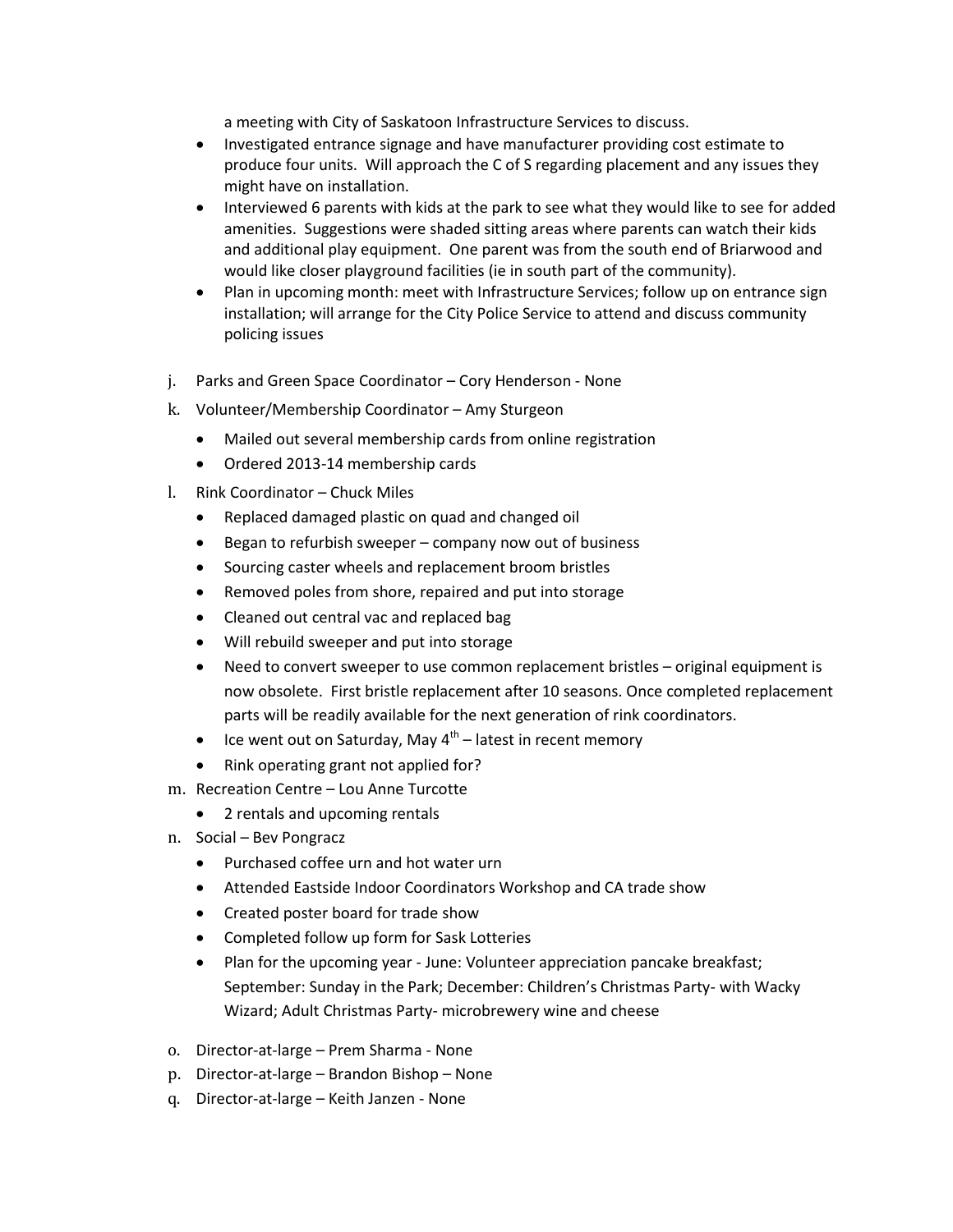- r. Director-at-large Annie Meng None
- s. Director-at-large Wally Leis None
- 8. New Business vote on any motions
	- *Motion* to repair quad sweeper not to exceed \$750 Chuck; second Bruce; carried.
- 9. Strategic Plan Development

Vision statement: \*A vibrant, healthy, safe and caring community\* was one idea proposed. Suggested to think about a statement over the next month and then vote on something that is short, simple and inclusive.

Mission statement: Art mentioned that within our bylaws we have some objectives already listed. Decided to think about the vision statement first and then build on mission statement after that.

## Communication Strategy:

Newsletters: majority vote to continue with the paper newsletter. Try to attempt to send out newsletters at times that announce social events, meetings, registrations, etc. Best times for newsletter will be January, April, August and October Website: is working well, will continue Signage: still looking at permanent signage at the entrances to Briarwood

There was discussion about sending out newsletters by email. It was agreed this method may not be the easiest way to reach people.

### Membership Strategy:

There are many people in the community that are unaware of the BCA. Discussed having a membership drive. Consider trying the drive in the Fall prior to the BBQ and Fall registration. Target different ethnic groups, different age groups, etc.

Volunteer Strategy:

Volunteer appreciation event will be held soon  $-$  June 15<sup>th</sup> Send out benefits of volunteer list.

## Programming Strategy:

Programming is fine when we have great coordinators but what do we do when we no longer have these coordinators and/or how do we prevent these people from getting overwhelmed with work?

Laddy has had many difficulties dealing with parents, and, in some cases, coaches. For the fall, we will advertise for volunteer coordinators for each age group (they do not need to be part of the board) – 5 coordinators. If we do not have volunteers in place, we will not have outdoor programming next year.

Indoor programming – Sima would like higher numbers – hopefully the numbers will increase now that the programming is back up and running well.

### Event Strategy:

Within each newsletter have a column of "Events at a Glance"